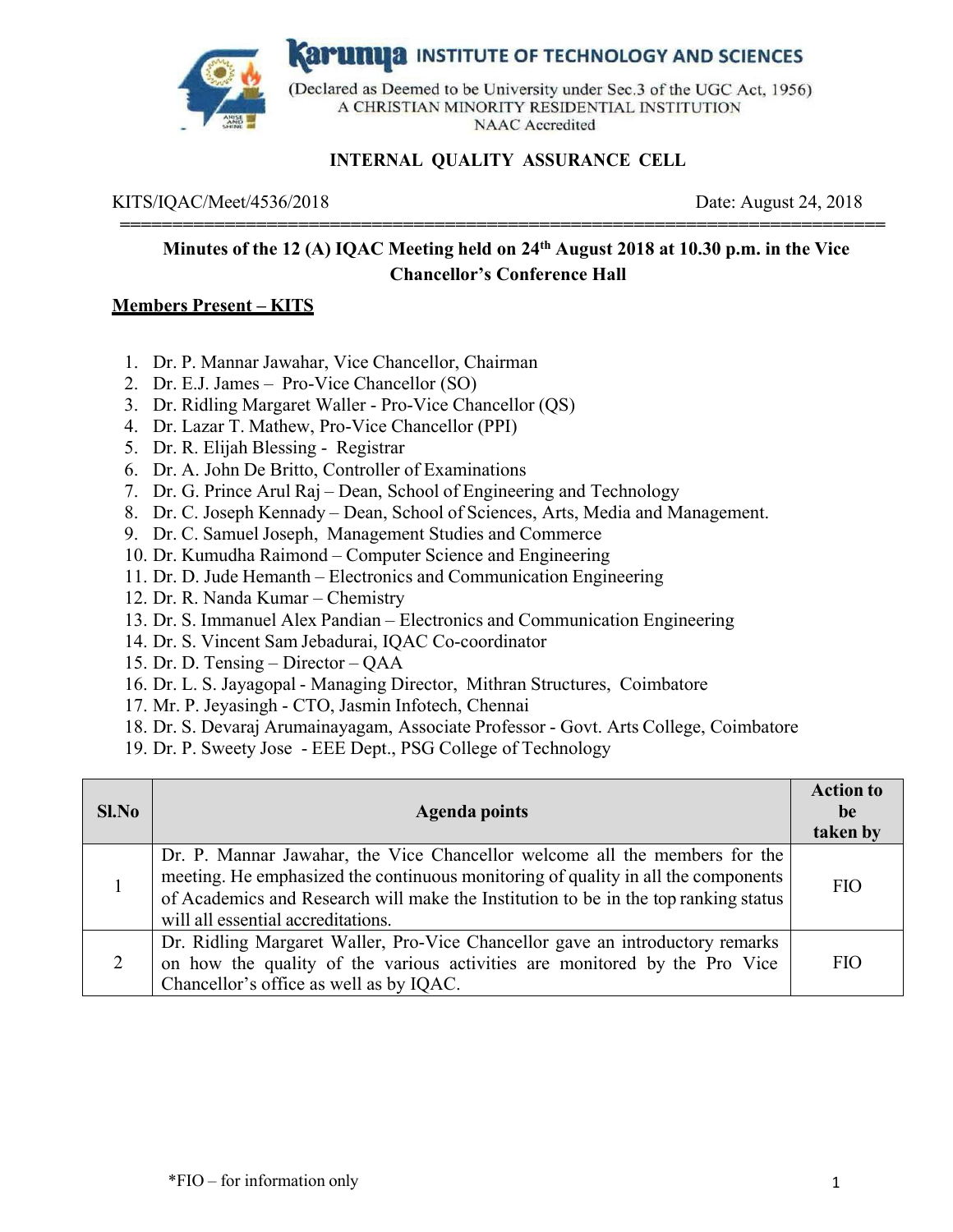|   | Dr. D. Tensing, Director - Quality Assurance and Accreditations made a<br>presentation on various quality initiatives being taken by the Institution and the<br>Outcome because of such efforts.                                    |             |
|---|-------------------------------------------------------------------------------------------------------------------------------------------------------------------------------------------------------------------------------------|-------------|
| 3 | It was informed that an 'Online Student Feedback Survey' on Faculty performance<br>was conducted for the even semester of the academic year 2018-19 as part of faculty<br>appraisal and accreditation purposes.                     | <b>IQAC</b> |
|   | This feedback are also taken into consideration for the required training programmes<br>to be organized by KCDC.                                                                                                                    |             |
|   | <b>Academic Course File Audit for Odd Semester, 2018-19</b>                                                                                                                                                                         |             |
| 4 | It was informed that Internal Course File Audit was conducted by IQAC with a team<br>of Internal experts. Based on the suggestions given by the Internal Auditors,<br>corrections were made in the Course files.                    | IQAC        |
|   | External Course File Audit is conducted on 16 <sup>th</sup> August 2018 and comments are<br>communicated to the departments. The departments will send the Action Taken<br>Report which will be presented in the next IQAC Meeting, |             |
|   |                                                                                                                                                                                                                                     |             |

|   | E-Course file Auditing: It was recommended that as part of Digital India Initiatives,<br>the Course files may be collected from the faculty members and evaluated through<br>online mode. It was decided to follow E-Course files from the<br>even semester of the academic year 2018-19. The preparation of e-Course files are<br>given below: |             |
|---|-------------------------------------------------------------------------------------------------------------------------------------------------------------------------------------------------------------------------------------------------------------------------------------------------------------------------------------------------|-------------|
|   | e-Course file preparation                                                                                                                                                                                                                                                                                                                       |             |
|   | 5.1 It was proposed that as a part of Digitization of systems, the Course files are<br>proposed to be submitted through softcopies by all the faculty members for their<br>Courses handled during every semester.                                                                                                                               |             |
|   | 5.2 The Course file components which may be downloaded from 'eduserve' may                                                                                                                                                                                                                                                                      |             |
|   | be directly downloaded by the faculty members.                                                                                                                                                                                                                                                                                                  |             |
|   | 5.3 The External Auditors need to evaluate the Course files for a maximum of 50<br>marks for all the Engineering and Management Courses as attainment of Course                                                                                                                                                                                 |             |
|   | Outcome need to be submitted along with Course files. For all other Courses the                                                                                                                                                                                                                                                                 |             |
|   | maximum marks of evaluation is proposed as 40.                                                                                                                                                                                                                                                                                                  |             |
|   | 5.4 A new component was introduced under the heading 'Best Teaching Practice'                                                                                                                                                                                                                                                                   |             |
|   | for 5 Marks                                                                                                                                                                                                                                                                                                                                     |             |
| 5 | 5.5 Online students' feedback on teaching and learning process is also included in<br>Course file auditing for 5 Marks.                                                                                                                                                                                                                         | <b>IQAC</b> |
|   | 5.6 The components of Course files in pdf form need to be made as one pdf and                                                                                                                                                                                                                                                                   |             |
|   | the faculty can submit the same through google drive shared by the respected<br>departments.                                                                                                                                                                                                                                                    |             |
|   | 5.7 The e-Course files will be shared with the External Experts identified from<br>VIT, IIT, NIT and other Eminent Institutions.                                                                                                                                                                                                                |             |
|   | It was informed that possible difficulties in this system will be fine-tuned<br>according to the requirement.                                                                                                                                                                                                                                   |             |
|   | 5.8 The outcome of the auditing to be analysed and sent to the HoDs for<br>necessary action and Action Report to be obtained from them to monitor the<br>effective function of this process.                                                                                                                                                    |             |
|   | 5.9 Based on outcome of auditing, appropriate training are to be organized by                                                                                                                                                                                                                                                                   |             |
|   | Karunya Competency Development Centre (KCDC) during the summer vacation.                                                                                                                                                                                                                                                                        |             |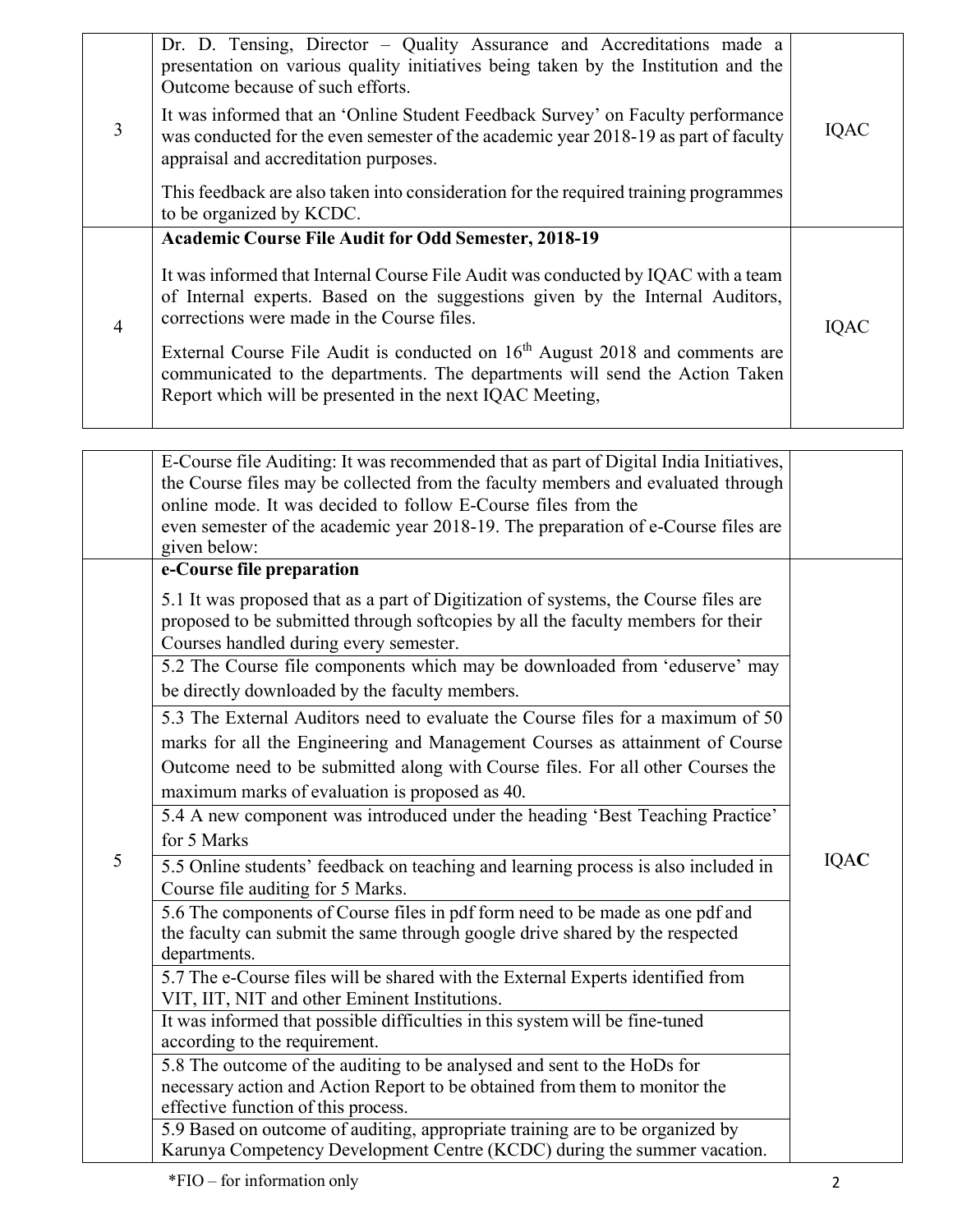|                | <b>NBA</b> Accreditations                                                                                                                                                                                                                                                   |                                                         |                                       |                                                   |            |
|----------------|-----------------------------------------------------------------------------------------------------------------------------------------------------------------------------------------------------------------------------------------------------------------------------|---------------------------------------------------------|---------------------------------------|---------------------------------------------------|------------|
|                | Compliance report for B. Tech Civil and Mechanical Engineering submitted for<br>the continuation of accreditation for the next three years.                                                                                                                                 |                                                         |                                       |                                                   |            |
| 6              | The preparation of NBA SARs for B.Tech EEE, ECE, CST and Biotechnology are<br>in progress.                                                                                                                                                                                  |                                                         |                                       | Departments                                       |            |
|                | It was insisted by the members that NBA Accreditations for all the eligible<br>Programs need to be obtained by the departments.                                                                                                                                             |                                                         |                                       |                                                   |            |
|                | <b>Faculty Training Programs:</b>                                                                                                                                                                                                                                           |                                                         |                                       |                                                   |            |
| $\overline{7}$ | The training programs on Teaching & Learning, Research Proposal writing,<br>Research paper writing, Question Paper setting, Workshop on IPR, Mentoring,<br>Visioning Program for Leaders and Fresher's induction Program conducted during<br>the summer are as shown below: |                                                         |                                       |                                                   | <b>FIO</b> |
|                | S.No.                                                                                                                                                                                                                                                                       | <b>Dates</b>                                            | <b>Programs</b>                       | <b>List of Faculty Participants</b>               |            |
|                | $\mathbf{1}$                                                                                                                                                                                                                                                                | $14^{th}$ , $15^{th}$ and<br>17th May 2018              | Teaching and Learning                 | Batch 1 (38 Faculty) -<br>Annexure I              |            |
|                | $\overline{2}$                                                                                                                                                                                                                                                              | $22nd$ , $23rd$ and<br>$25^{\rm th}\, {\rm May}\, 2018$ | Teaching and Learning                 | Batch 2 (33 Faculty) -<br>Annexure II             |            |
|                | 3                                                                                                                                                                                                                                                                           | $28th$ , $29th$ and<br>30 <sup>th</sup> May 2018        | <b>Research Proposal Writing</b>      | Annexure III<br>30 Faculty                        |            |
|                | 4                                                                                                                                                                                                                                                                           | $16^{th}$ , $17^{th}$ and<br>18 <sup>th</sup> May 2018  | <b>Research Paper Writing</b>         | Annexure IV<br>127 Faculty                        |            |
|                | 5                                                                                                                                                                                                                                                                           | 31 <sup>st</sup> May and<br>$1st$ June 2018             | Workshop on Question Paper<br>Setting | Batch 1 & 2 - Annexure V<br>Batch Size: 50 x 2    |            |
|                | 6                                                                                                                                                                                                                                                                           | $6th$ , $7th$ and<br>8 <sup>th</sup> June 2018          | Workshop on IPR                       | Annexure VI<br>30 Faculty                         |            |
|                | 7                                                                                                                                                                                                                                                                           | 7 <sup>th</sup> and 8 <sup>th</sup> June<br>2018        | Workshop on Question Paper<br>Setting | Batch 3 & 4 - Annexure VII<br>Batch Size: 50 x 2  |            |
|                | 8                                                                                                                                                                                                                                                                           | $11th$ and $12th$ June<br>2018                          | Workshop on Question Paper<br>Setting | Batch 5 & 6 - Annexure VIII<br>Batch Size: 50 x 2 |            |
|                | 9                                                                                                                                                                                                                                                                           | $11th$ and $12th$ June<br>2018                          | Workshop on Question Paper<br>Setting | Batch 7 & 8 - Annexure IX<br>Batch Size : 50 x 2  |            |
|                | 10                                                                                                                                                                                                                                                                          | 14 <sup>th</sup> June 2018                              | Mentoring the Mentors                 | Batch 1 & 2 - Annexure X<br>Batch Size: 50 x 2    |            |
|                | 11                                                                                                                                                                                                                                                                          | 18 <sup>th</sup> June 2018                              | Mentoring the Mentors                 | Batch 3 & 4 - Annexure XI<br>Batch Size: 50 x 2   |            |
|                | 12                                                                                                                                                                                                                                                                          | 19th June 2018                                          | Mentoring the Mentors                 | Batch 5 & 6 - Annexure XII<br>Batch Size: 50 x 2  |            |
|                | 13                                                                                                                                                                                                                                                                          | $20th$ June $2018$                                      | Mentoring the Mentors                 | Batch 7 & 8 - Annexure XIII<br>Batch Size: 50 x 2 |            |
|                | 14                                                                                                                                                                                                                                                                          | $20th$ June $2018$                                      | Visioning Program for Leaders         | Annexure XIV                                      |            |
|                | 4 <sup>th</sup> to 20 <sup>th</sup> June<br>Freshers' Induction Program<br>15<br>2018                                                                                                                                                                                       |                                                         |                                       |                                                   |            |
|                |                                                                                                                                                                                                                                                                             | <b>QS Star Rating</b>                                   |                                       |                                                   |            |
| 8              | It was informed that the Data for QS Star Rating was submitted on 30 <sup>th</sup> April 2018<br>and the process of verification of documents is in progress. IQAC clarifies all the<br>queries being raised by QS during their evaluation.                                 |                                                         |                                       | <b>IQAC</b>                                       |            |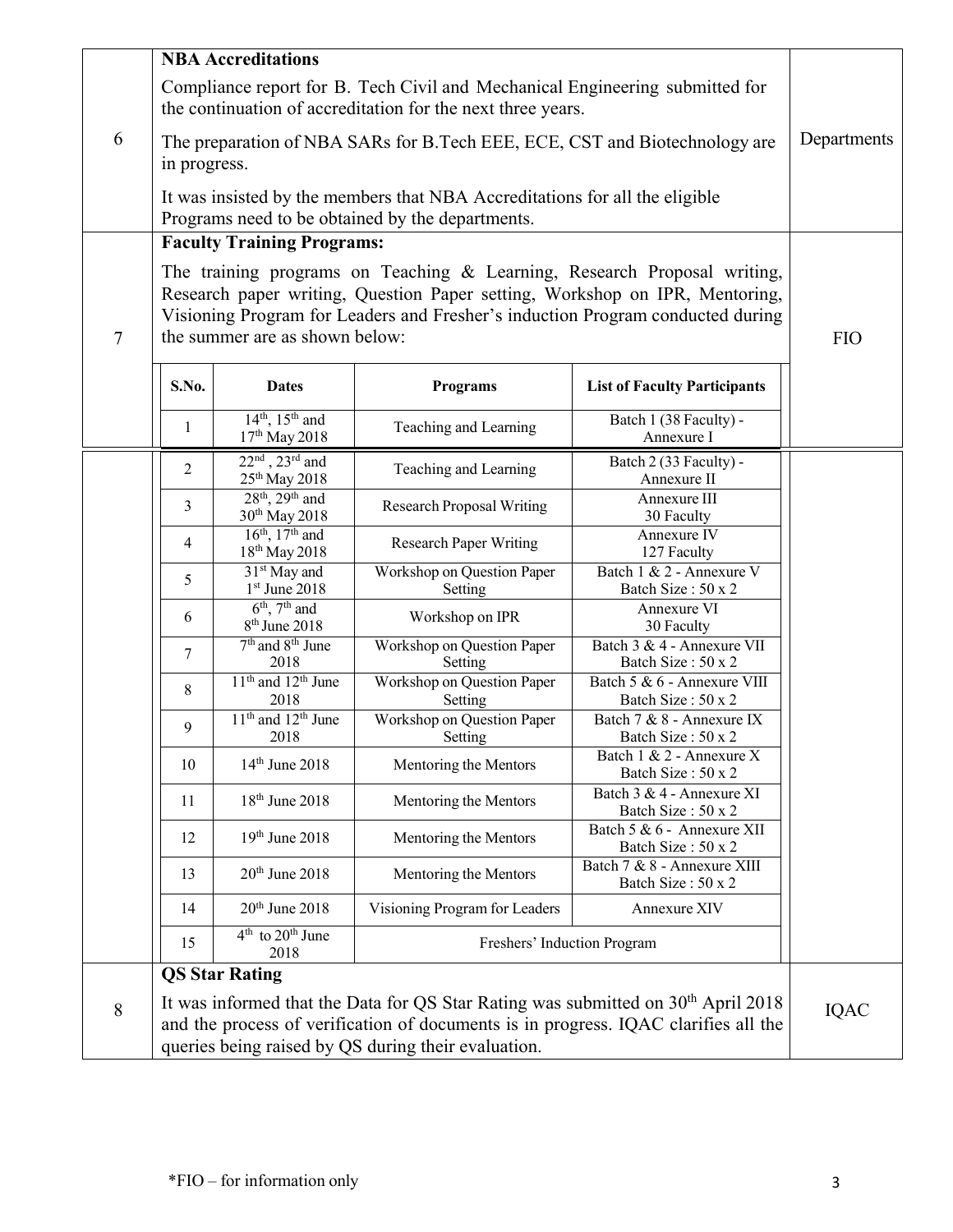| 9  | <b>LMS</b> facility:<br>It was informed that all faculty members must have their Courses in the<br>Institutional Learning Management System (LMS) through courses.karunya.edu.<br>They must use the platform for uploading their materials and also to conduct quiz,<br>give assignments to the students.            | Departments |
|----|----------------------------------------------------------------------------------------------------------------------------------------------------------------------------------------------------------------------------------------------------------------------------------------------------------------------|-------------|
|    | <b>Publications:</b>                                                                                                                                                                                                                                                                                                 |             |
| 10 | It was pointed out that the Publications in Scopus made by our faculty members<br>during 2018 is 434 which is better than the 344 publications made by them during<br>the year 2017. However, for the NIRF Ranking, the number of publications need<br>to increase to the level of 2 per faculty members.            | Departments |
| 11 | Mr. Jeyasingh, appreciated the efforts made by IQAC in making the Course file as e-<br>Course File and evaluating the same through Google share to the External Auditors.<br>However, he emphasized that the Experts need to be identified who are tech-savvy,<br>otherwise it may result in substandard evaluation. |             |
|    | Dr. L.S. Jayagopal, pointed out the initiative of IQAC in proceeding with NBA<br>accreditation is an important requirement in ensuring quality education in                                                                                                                                                          | KCDC &      |
| 12 | Engineering Studies. IQAC must ensure that all the parameters of NBA disseminated<br>effectively which will set the departments on quality conscious.                                                                                                                                                                | IQAC        |
| 13 | Dr. Sweety Jose, suggested the outcome of the training on 'Research Paper Writing'<br>must be reviewed and the increase in number of papers in SCI indexed Journals to be<br>documented                                                                                                                              | IQAC        |
| 14 | Dr. S. Devaraj Arumainayagam suggested that training on NAAC parameters to be<br>given for the Heads of the Departments.                                                                                                                                                                                             | IQAC        |

 $20-$ 

**Director – QAA** 

Copy to: Vice Chancellor – for kind information Pro-Vice Chancellors Registrar Deans/HoDs File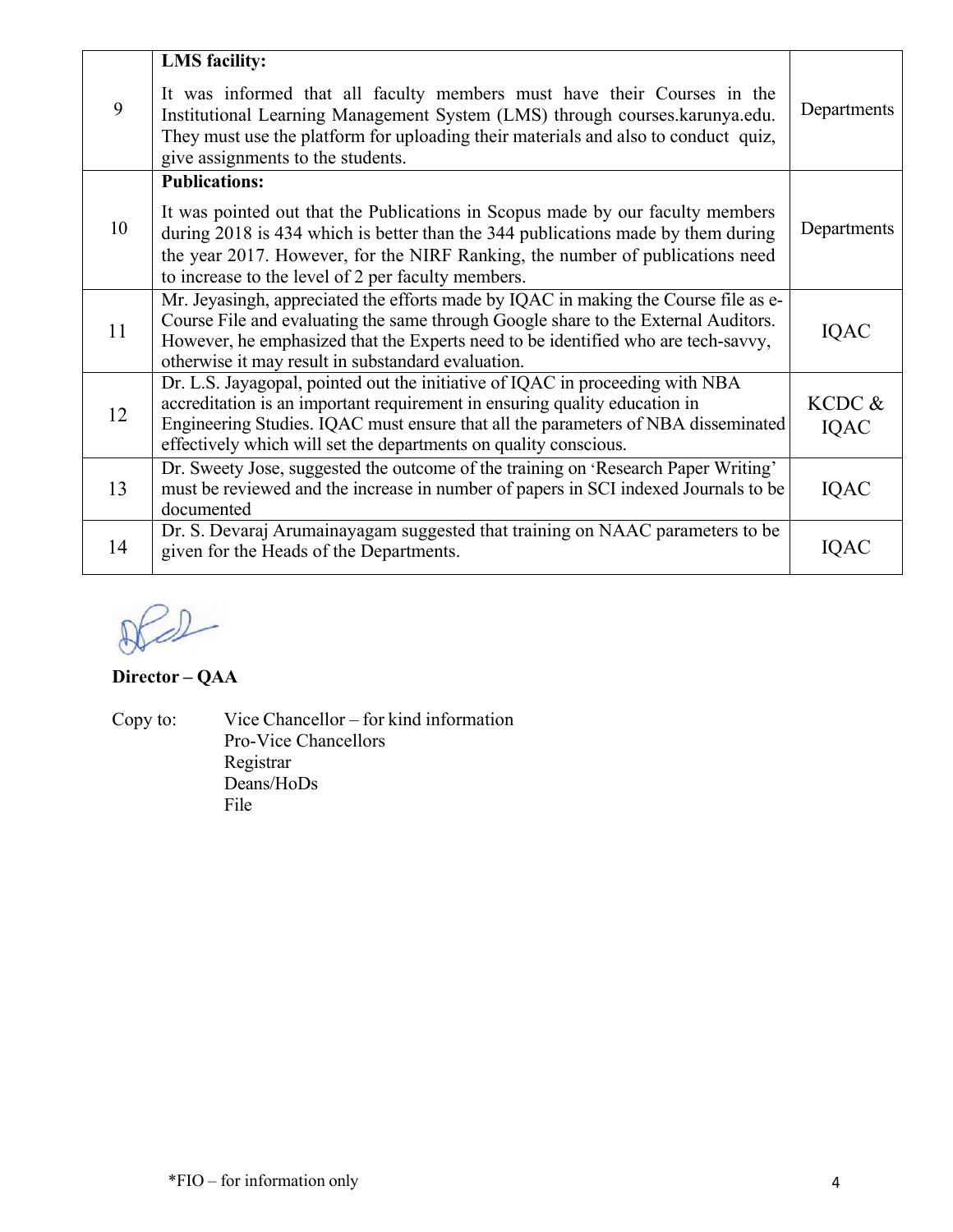

**Karunya INSTITUTE OF TECHNOLOGY AND SCIENCES** 

(Declared as Deemed to be University under Sec.3 of the UGC Act, 1956) A CHRISTIAN MINORITY RESIDENTIAL INSTITUTION **NAAC** Accredited

# **INTERNAL QUALITY ASSURANCE CELL**

# Action Taken Report on the Minutes of the 12 (A) IQAC Meeting held on 24<sup>th</sup> August 2018

| SI.<br>N <sub>0</sub> | <b>Agenda points</b>                                                                                                                                                                                                                                                                                                                                                                                           | <b>Action taken</b>                                                                                                                                                                |
|-----------------------|----------------------------------------------------------------------------------------------------------------------------------------------------------------------------------------------------------------------------------------------------------------------------------------------------------------------------------------------------------------------------------------------------------------|------------------------------------------------------------------------------------------------------------------------------------------------------------------------------------|
| $\mathbf{1}$          | 'Online Student Feedback Survey' on Faculty performance was<br>conducted for the even semester of the academic year 2018-19 as<br>part of faculty appraisal and accreditation purposes.<br>This feedback are also taken into consideration for the required<br>training programmes to be organized by KCDC.                                                                                                    | Being implemented                                                                                                                                                                  |
| $\overline{2}$        | <b>Academic Course File Audit for Odd Semester, 2018-19</b><br>E-Course file Auditing: It was recommended that as part of Digital<br>India Initiatives, the Course files may be collected from the faculty<br>members and evaluated through online mode. It was decided to<br>follow E-Course files from the even semester of the academic year<br>2018-19. The preparation of e-Course files are given below: | Being implemented                                                                                                                                                                  |
| $\overline{3}$        | <b>NBA</b> Accreditations<br>Compliance report for B. Tech Civil and Mechanical Engineering<br>submitted for the continuation of accreditation for the next three<br>years.<br>The preparation of NBA SARs for B.Tech EEE, ECE, CST and<br>Biotechnology are in progress.<br>It was insisted by the members that NBA Accreditations for all the<br>eligible Programs need to obtained by the departments.      | Extension of Accreditations for<br>three years obtained from July<br>2018 to June 2021<br>Accreditations obtained<br>for a period of three years<br>from July2019 to June<br>2022. |
| $\overline{4}$        | <b>QS</b> Star Rating<br>It was informed that the Data for QS Star Rating was submitted on<br>$30th$ April 2018 and the process of verification of documents is in<br>progress. IQAC clarifies all the queries being raised by QS during<br>their evaluation.                                                                                                                                                  | Obtained three star rating                                                                                                                                                         |
| 5                     | <b>LMS</b> facility:<br>It was informed that all faculty members must have their Courses<br>in the Institutional Learning Management System (LMS) through<br>courses.karunya.edu. They must use the                                                                                                                                                                                                            | All Departments ensured<br>that the faculty develop their<br>Courses in LMS                                                                                                        |